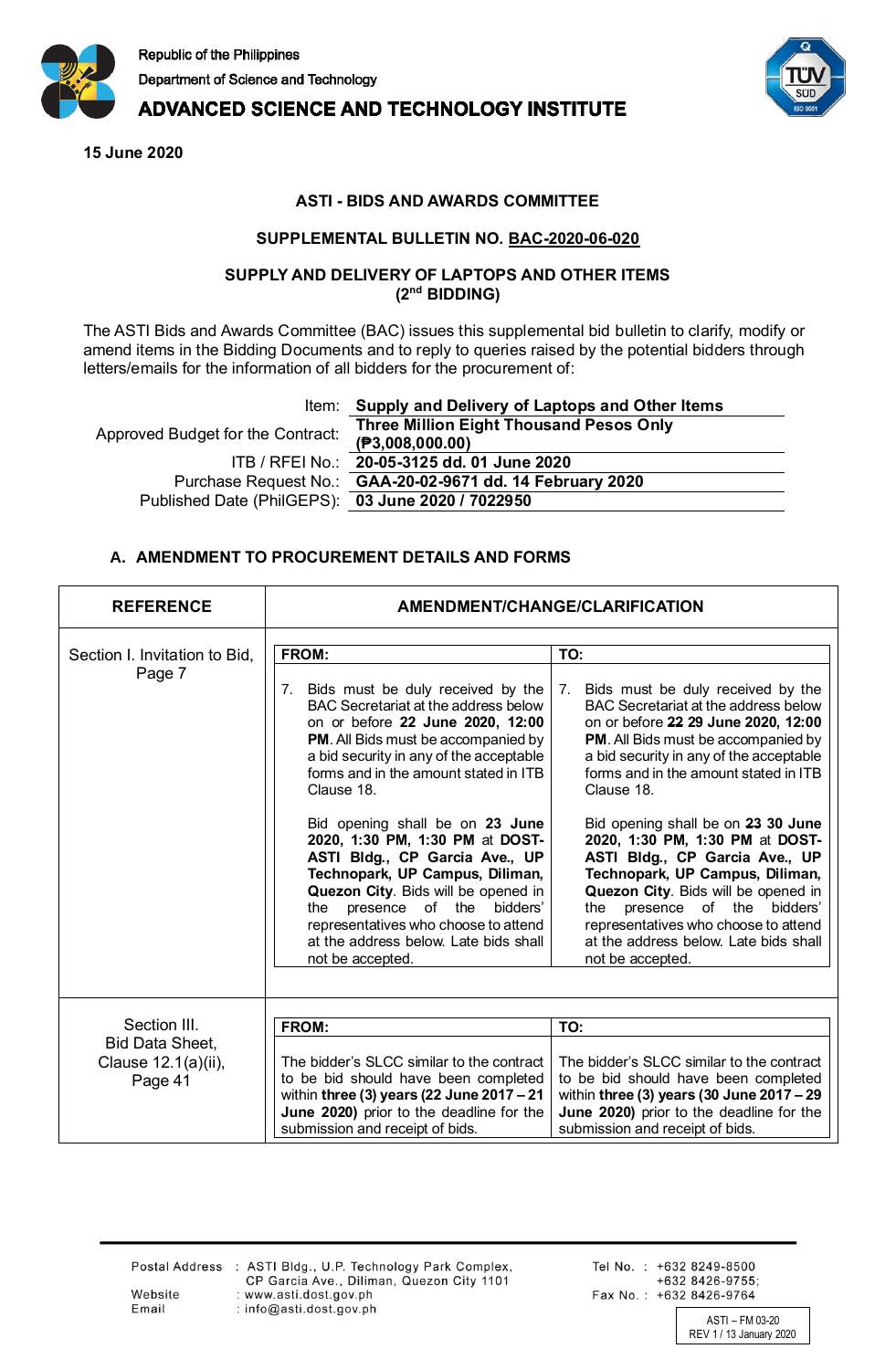| Section III.                           |                                                        |                                           |                                           |                                        |                                            |  |
|----------------------------------------|--------------------------------------------------------|-------------------------------------------|-------------------------------------------|----------------------------------------|--------------------------------------------|--|
| <b>Bid Data Sheet,</b>                 | FROM:<br>TO:<br>The address for submission of bids is: |                                           |                                           |                                        |                                            |  |
| Clause 21,                             |                                                        |                                           |                                           | The address for submission of bids is: |                                            |  |
| Page 43                                |                                                        | <b>DOST-ASTI BAC Secretariat</b>          |                                           |                                        | <b>DOST-ASTI BAC Secretariat</b>           |  |
|                                        |                                                        | c/o Procurement Management Section        |                                           |                                        | c/o Procurement Management Section         |  |
|                                        |                                                        | Finance and Administrative Division       |                                           |                                        | <b>Finance and Administrative Division</b> |  |
|                                        |                                                        | Advanced Science and Technology           |                                           |                                        | Advanced Science and Technology            |  |
|                                        | Institute                                              | G/F DOST-ASTI Bldg., CP Garcia Ave.       | Institute                                 |                                        | G/F DOST-ASTI Bldg., CP Garcia Ave.        |  |
|                                        |                                                        | UP Technopark, UP Campus                  | UP Technopark, UP Campus                  |                                        |                                            |  |
|                                        |                                                        | Diliman, Quezon City 1101, Philippines    |                                           |                                        | Diliman, Quezon City 1101, Philippines     |  |
|                                        |                                                        |                                           |                                           |                                        |                                            |  |
|                                        |                                                        | The deadline for submission of bids is 22 |                                           |                                        | The deadline for submission of bids is 22  |  |
|                                        |                                                        | June 2020, 12:00 NN.                      | 29 June 2020, 12:00 NN.                   |                                        |                                            |  |
|                                        |                                                        |                                           |                                           |                                        |                                            |  |
| Section III.                           | <b>FROM:</b>                                           |                                           | TO:                                       |                                        |                                            |  |
| <b>Bid Data Sheet,</b><br>Clause 24.1, |                                                        | The place of bid opening is:              | The place of bid opening is:              |                                        |                                            |  |
| Page 43                                | <b>ADVANCED</b>                                        | <b>SCIENCE</b><br><b>AND</b>              | <b>ADVANCED</b>                           |                                        | <b>AND</b><br><b>SCIENCE</b>               |  |
|                                        |                                                        | <b>TECHNOLOGY INSTITUTE</b>               | <b>TECHNOLOGY INSTITUTE</b>               |                                        |                                            |  |
|                                        |                                                        | Department of Science and Technology      |                                           |                                        | Department of Science and Technology       |  |
|                                        |                                                        | DOST-ASTI Bldg., CP Garcia Ave., UP       |                                           |                                        | DOST-ASTI Bldg., CP Garcia Ave., UP        |  |
|                                        | <b>Technopark</b>                                      |                                           | <b>Technopark</b>                         |                                        |                                            |  |
|                                        | Philippines                                            | UP Campus, Diliman, Quezon City 1101,     | Philippines                               |                                        | UP Campus, Diliman, Quezon City 1101,      |  |
|                                        |                                                        |                                           |                                           |                                        |                                            |  |
|                                        |                                                        | The date and time of bid opening is 23    | The date and time of bid opening is 23 30 |                                        |                                            |  |
|                                        |                                                        | June 2020, 1:30 PM.                       | June 2020, 1:30 PM.                       |                                        |                                            |  |
|                                        |                                                        |                                           |                                           |                                        |                                            |  |
| Section VI.<br>Schedule of             | <b>FROM:</b>                                           |                                           |                                           |                                        |                                            |  |
| Requirements,<br>Page 71               | Lot No.                                                | <b>Description</b>                        | Qty.                                      | <b>Unit</b>                            | <b>Delivered</b><br>(Calendar Days)        |  |
|                                        | 1                                                      | Laptop                                    | 9                                         |                                        |                                            |  |
|                                        | 2                                                      |                                           |                                           | Unit                                   |                                            |  |
|                                        |                                                        | Laptop                                    | 30                                        | Unit                                   | Forty-five (45)                            |  |
|                                        | $\ensuremath{\mathsf{3}}$                              | Desktop                                   | 6                                         | Unit                                   | calendar days                              |  |
|                                        | $\overline{4}$                                         | Desktop                                   | 3                                         | Unit                                   | upon issuance of                           |  |
|                                        | 5                                                      | Network Attached Storage (NAS) -<br>2-BAY | 1                                         | Lot                                    | Notice to Proceed                          |  |
|                                        | TO:                                                    |                                           |                                           |                                        |                                            |  |
|                                        |                                                        |                                           |                                           |                                        |                                            |  |
|                                        | Lot No.                                                | <b>Description</b>                        | Qty.                                      | <b>Unit</b>                            | <b>Delivered</b><br>(Calendar Days)        |  |
|                                        | 1                                                      | Laptop                                    | 9                                         | Unit                                   |                                            |  |
|                                        | $\overline{2}$                                         | Laptop                                    | 30                                        | Unit                                   | Sixty (60)                                 |  |
|                                        | $\mathbf{3}$                                           | Desktop                                   | 6                                         | Unit                                   | calendar days                              |  |
|                                        | $\overline{\mathbf{4}}$                                | Desktop                                   | 3                                         | Unit                                   | upon issuance of                           |  |
|                                        | 5                                                      | Network Attached Storage (NAS) -<br>2-BAY | 1                                         | Lot                                    | Notice to Proceed                          |  |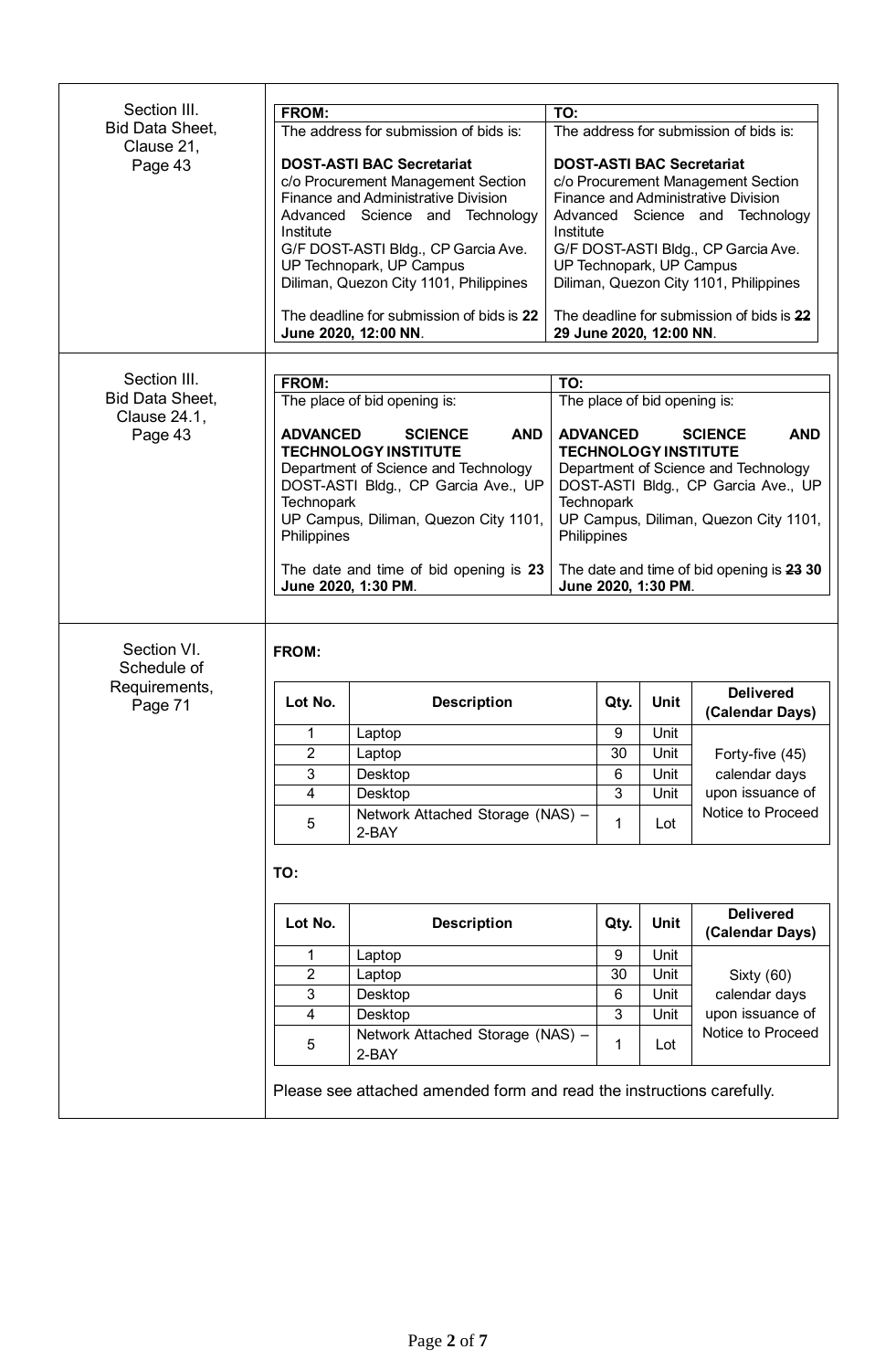| Section VII.<br>Technical Specifications,        | <b>FROM:</b>   |                                                                            |                                          |
|--------------------------------------------------|----------------|----------------------------------------------------------------------------|------------------------------------------|
| Page 73                                          | LOT NO.        | <b>SPECIFICATION</b>                                                       | <b>STATEMENT OF</b><br><b>COMPLIANCE</b> |
|                                                  | 1              | Laptop                                                                     |                                          |
|                                                  |                | 14. Delivery: Forty-five (45) days upon issuance of<br>Notice to Proceed   |                                          |
|                                                  | TO:            |                                                                            |                                          |
|                                                  | LOT NO.        | <b>SPECIFICATION</b>                                                       | <b>STATEMENT OF</b><br><b>COMPLIANCE</b> |
|                                                  | 1              | Laptop                                                                     |                                          |
|                                                  |                | 14. Delivery: Sixty (60) days upon issuance of Notice<br>to Proceed        |                                          |
|                                                  |                | Please see attached amended form and read the instructions carefully.      |                                          |
| Section VII.<br><b>Technical Specifications,</b> | FROM:          |                                                                            |                                          |
| Page 74                                          | LOT NO.        | <b>SPECIFICATION</b>                                                       | <b>STATEMENT OF</b><br><b>COMPLIANCE</b> |
|                                                  | $\mathbf{2}$   | Laptop                                                                     |                                          |
|                                                  |                | Bundled with laptop bag and mouse.<br>9.                                   |                                          |
|                                                  |                | 10. Warranty: At least two (2) years                                       |                                          |
|                                                  |                | 11. Price inclusive of VAT.                                                |                                          |
|                                                  |                | 12. Delivery: Forty-five (45) days upon issuance of Notice<br>to Proceed   |                                          |
|                                                  | TO:            |                                                                            | <b>STATEMENT OF</b>                      |
|                                                  | LOT NO.        | <b>SPECIFICATION</b>                                                       | <b>COMPLIANCE</b>                        |
|                                                  | $\overline{2}$ | Laptop                                                                     |                                          |
|                                                  |                | Bundled with laptop bag and mouse.<br>9.                                   |                                          |
|                                                  |                | 10. Warranty: At least one (1) year warranty                               |                                          |
|                                                  |                | 11. Price inclusive of VAT.                                                |                                          |
|                                                  |                | 12. Delivery: Sixty (60) days upon issuance of Notice to<br>Proceed        |                                          |
|                                                  |                | Please see attached amended form and read the instructions carefully.      |                                          |
| Section VII.<br>Technical Specifications,        | FROM:          |                                                                            |                                          |
| Page 74 and 75                                   | LOT NO.        | <b>SPECIFICATION</b>                                                       | <b>STATEMENT OF</b><br><b>COMPLIANCE</b> |
|                                                  | $\mathbf{3}$   | <b>Desktop</b>                                                             |                                          |
|                                                  |                | Composed of:<br>1.                                                         |                                          |
|                                                  |                | 1.5. Power Supply                                                          |                                          |
|                                                  |                | 1.5.1. At least 400 watts                                                  |                                          |
|                                                  |                | 1.6.2. LGA 1151 socket                                                     |                                          |
|                                                  |                | 1.7. CPU Cooler: For LGA 1151 socket                                       |                                          |
|                                                  |                | Delivery: Forty-five (45) days upon issuance of Notice<br>6.<br>to Proceed |                                          |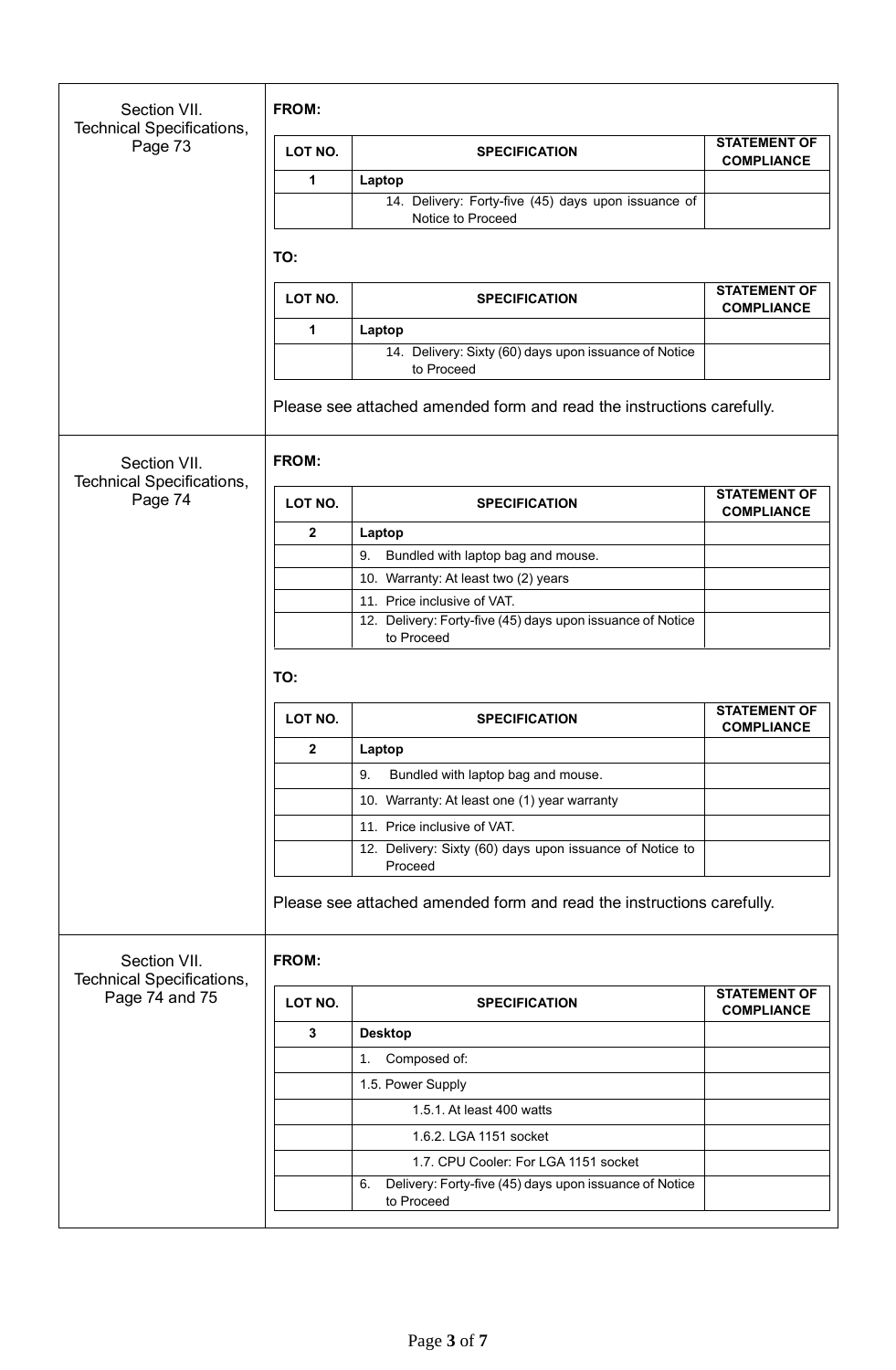|                                                  | TO:     |                                                                                                               |                                          |
|--------------------------------------------------|---------|---------------------------------------------------------------------------------------------------------------|------------------------------------------|
|                                                  | LOT NO. | <b>SPECIFICATION</b>                                                                                          | <b>STATEMENT OF</b><br><b>COMPLIANCE</b> |
|                                                  | 3       | <b>Desktop</b>                                                                                                |                                          |
|                                                  |         | Composed of:<br>1 <sub>1</sub>                                                                                |                                          |
|                                                  |         | 1.5. Power Supply                                                                                             |                                          |
|                                                  |         | 1.5.1. At least 400 watts (if custom-built) or<br>standard power supply (if pre-built / branded unit)         |                                          |
|                                                  |         | 1.6.2. LGA 1151 socket (or later)                                                                             |                                          |
|                                                  |         | 1.7. CPU Cooler: For LGA 1151 socket (or later)                                                               |                                          |
|                                                  |         | Delivery: Sixty (60) days upon issuance of Notice to<br>6.<br>Proceed                                         |                                          |
| Section VII.<br><b>Technical Specifications,</b> | FROM:   | Please see attached amended form and read the instructions carefully.                                         |                                          |
| Page 75 and 76                                   | LOT NO. | <b>SPECIFICATION</b>                                                                                          | <b>STATEMENT OF</b><br><b>COMPLIANCE</b> |
|                                                  | 4       | <b>Desktop</b>                                                                                                |                                          |
|                                                  |         | Composed of:<br>1 <sub>1</sub>                                                                                |                                          |
|                                                  |         | 1.5. Power Supply                                                                                             |                                          |
|                                                  |         | 1.5.1. At least 620 watts                                                                                     |                                          |
|                                                  |         | 1.6.2. LGA 1151 socket                                                                                        |                                          |
|                                                  |         | 1.7. CPU Cooler: For LGA 1151 socket                                                                          |                                          |
|                                                  |         | Delivery: Forty-five (45) days upon issuance of Notice<br>6.<br>to Proceed                                    |                                          |
|                                                  | TO:     |                                                                                                               |                                          |
|                                                  | LOT NO. | <b>SPECIFICATION</b>                                                                                          | <b>STATEMENT OF</b><br><b>COMPLIANCE</b> |
|                                                  | 4       | <b>Desktop</b>                                                                                                |                                          |
|                                                  |         | Composed of:<br>1.                                                                                            |                                          |
|                                                  |         | 1.5. Power Supply                                                                                             |                                          |
|                                                  |         | 1.5.1. At least 620 watts (if custom-built) or<br>standard power supply (if pre-built / branded               |                                          |
|                                                  |         | unit)                                                                                                         |                                          |
|                                                  |         | 1.6.2. LGA 1151 socket (or later)                                                                             |                                          |
|                                                  |         | 1.7. CPU Cooler: For LGA 1151 socket (or later)<br>Delivery: Sixty (60) days upon issuance of Notice to<br>6. |                                          |
|                                                  |         | Proceed                                                                                                       |                                          |
|                                                  |         | Please see attached amended form and read the instructions carefully.                                         |                                          |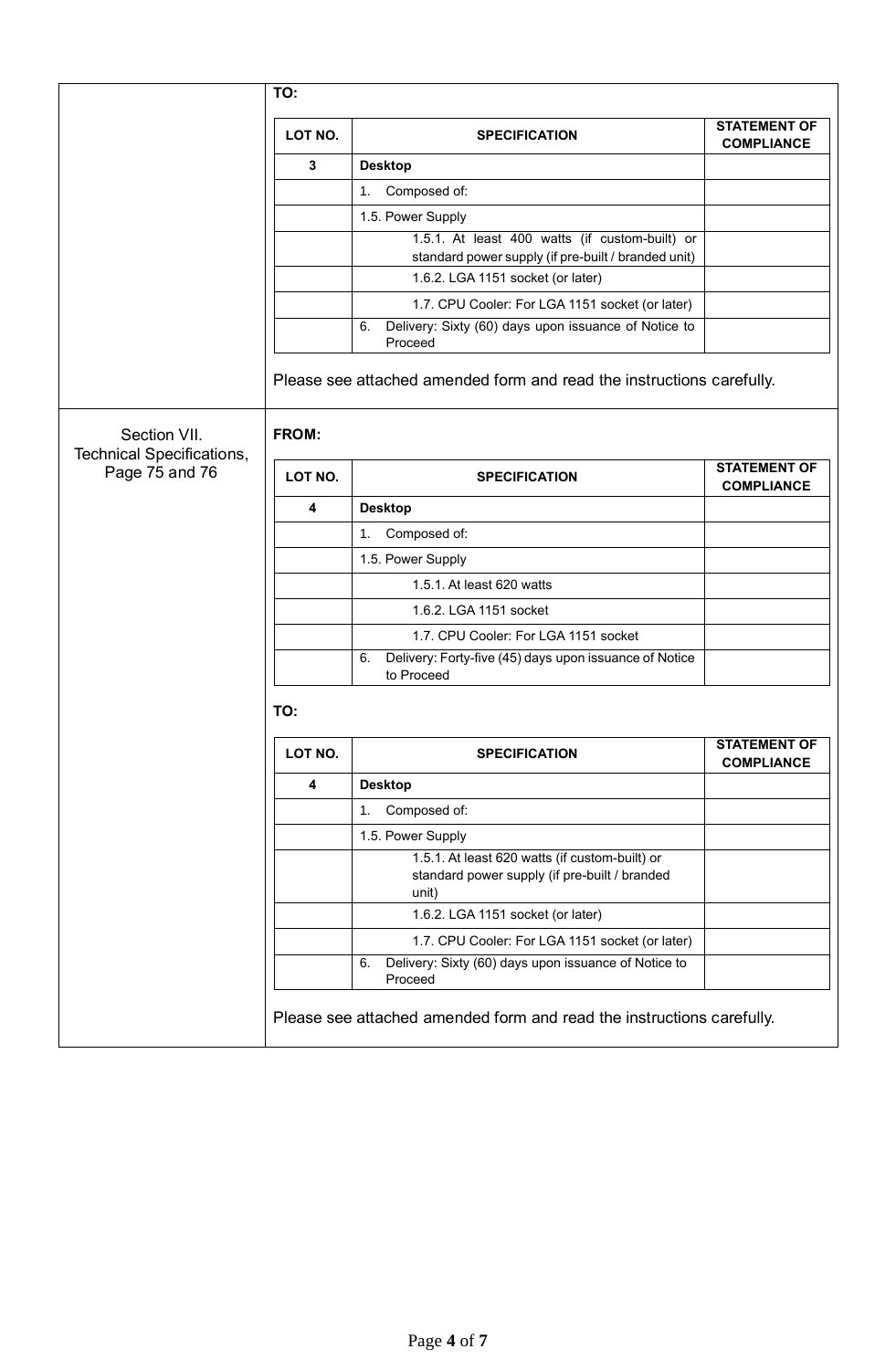| Section VII.                         | <b>FROM:</b> |                                                                            |                                          |
|--------------------------------------|--------------|----------------------------------------------------------------------------|------------------------------------------|
| Technical Specifications,<br>Page 76 | LOT NO.      | <b>SPECIFICATION</b>                                                       | <b>STATEMENT OF</b><br><b>COMPLIANCE</b> |
|                                      | 5            | <b>Network Attached Storage (NAS) - 2-Bay</b>                              |                                          |
|                                      |              | Delivery: Forty-five (45) days upon issuance of Notice<br>3.<br>to Proceed |                                          |
|                                      | TO:          |                                                                            | <b>STATEMENT OF</b>                      |
|                                      | LOT NO.      | <b>SPECIFICATION</b>                                                       | <b>COMPLIANCE</b>                        |
|                                      | 5            | <b>Network Attached Storage (NAS) - 2-Bay</b>                              |                                          |
|                                      |              | Delivery: Sixty (60) days upon issuance of Notice to<br>3.<br>Proceed      |                                          |
|                                      |              | Please see attached amended form and read the instructions carefully.      |                                          |

# **B. RESPONSE TO QUERIES**

| <b>QUERY/ISSUE</b>                                                                                                                                                                                                                         | <b>BAC/END-USER RESPONSE/CLARIFICATION</b>                                                                                                                                                                                                                                                                                                                                                                                                                                                                                                                                                                                                  |
|--------------------------------------------------------------------------------------------------------------------------------------------------------------------------------------------------------------------------------------------|---------------------------------------------------------------------------------------------------------------------------------------------------------------------------------------------------------------------------------------------------------------------------------------------------------------------------------------------------------------------------------------------------------------------------------------------------------------------------------------------------------------------------------------------------------------------------------------------------------------------------------------------|
| Regarding similar contract, we would like to clar-<br>ify if it is acceptable, to submit largest contract for<br>desktop only or laptops only or would it be for<br>various IT equipment?                                                  | For the Single Largest Completed Contract (SLCC), various<br>IT equipment will be accepted.                                                                                                                                                                                                                                                                                                                                                                                                                                                                                                                                                 |
| we are intending to bid on?                                                                                                                                                                                                                | Can we submit separate SLCC for each lot that   Per Government Procurement Policy Board (GPPB) Non-<br>Policy Matter (NPM) 149-2015 dated 27 November 2015,<br>which provides:                                                                                                                                                                                                                                                                                                                                                                                                                                                              |
|                                                                                                                                                                                                                                            | [T]he reference of the required minimum percentage of the<br>amount of the SLCC to be complied with is the ABC. The<br>reason behind such policy is that the ABC is a factor that<br>appropriately reflects the magnitude and complexity of a<br>contract, such that a bidder who has completed a similar<br>contract of a reasonable percentage may be presumed<br>capable of performing the obligations if awarded the<br>contract. Thus, in the case of a procurement that is divided<br>into several lots, where each awarded lot gives rise to a<br>separate contract, the SLCC requirement shall be based on<br>the ABC for each lot. |
|                                                                                                                                                                                                                                            | Foregoing considered, the Procuring Entity will accept<br>SLCC for each lot.                                                                                                                                                                                                                                                                                                                                                                                                                                                                                                                                                                |
| For the warranty period of Item 2. Laptop, Thirty<br>(30) Units, it states two (2) years. May we request<br>that the warranty for battery be set to its standard<br>warranty which is one (1) year?                                        | The warranty stated in said item is for the whole laptop and<br>not just the battery. The warranty has been amended to one<br>(1) year warranty.                                                                                                                                                                                                                                                                                                                                                                                                                                                                                            |
| For Item Nos. 3 and 4, may we request if you can<br>accept the pre-installed power supply of the<br>brand and model offered for the power supply re-<br>quirement. Upon checking higher power supply<br>was intended for a clone box unit. | The requirements for the power supply, for said items, have<br>been amended already.                                                                                                                                                                                                                                                                                                                                                                                                                                                                                                                                                        |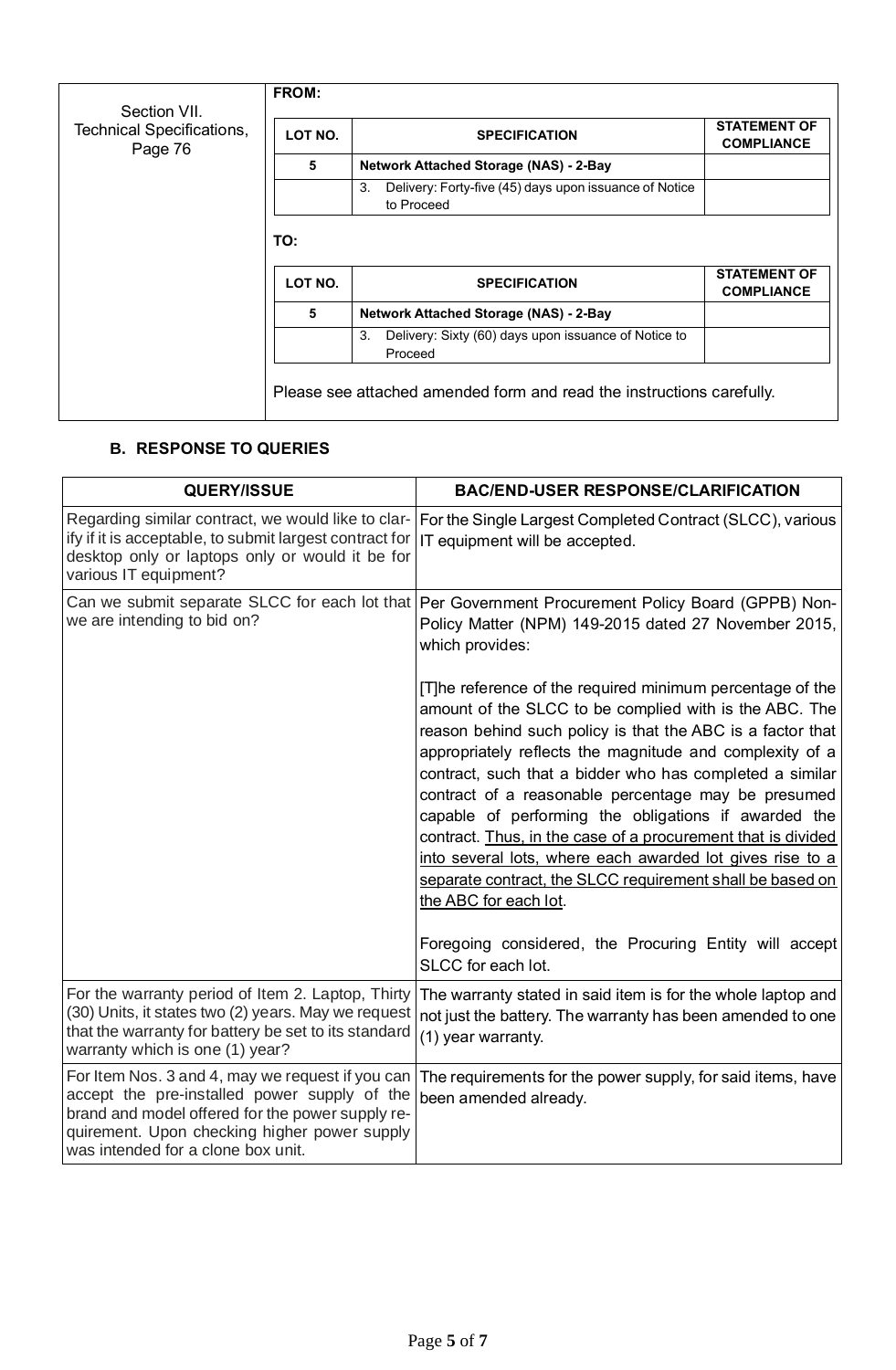| graphics to generic 2gb GDDR5 (minimum)<br>graphics, since not all brands can match or have<br>an equivalent or better for the Nvidia Geforce<br>MX230 in their laptops.                                                                                                                                                                                                                  | For Lot 1 and Lot 2, requesting to relax the video Request denied. Specifications for the video card are the<br>minimum already.                                                                                                                                                                                                                                                                                                                                                                                                                                                                                                                                                                                                                                                                                                                                                                                                                                                                                                                                                                                                                                                                                                                                                                                                                                                                                                                                                                                                                             |
|-------------------------------------------------------------------------------------------------------------------------------------------------------------------------------------------------------------------------------------------------------------------------------------------------------------------------------------------------------------------------------------------|--------------------------------------------------------------------------------------------------------------------------------------------------------------------------------------------------------------------------------------------------------------------------------------------------------------------------------------------------------------------------------------------------------------------------------------------------------------------------------------------------------------------------------------------------------------------------------------------------------------------------------------------------------------------------------------------------------------------------------------------------------------------------------------------------------------------------------------------------------------------------------------------------------------------------------------------------------------------------------------------------------------------------------------------------------------------------------------------------------------------------------------------------------------------------------------------------------------------------------------------------------------------------------------------------------------------------------------------------------------------------------------------------------------------------------------------------------------------------------------------------------------------------------------------------------------|
| Can we use our certificate of PhilGEPS of regis-<br>tration even if it's until March 1, 2020? We al-<br>ready apply the new one and it's on process.<br>Since we are in lockdown period for months we<br>are just processing the latest one lately.                                                                                                                                       | GPPB NPM 147-2017 dated 29 December 2017 (Clarifica-<br>tion on Section 4.1.1 of GPPB Circular No. 07-2017), states<br>that:<br>[F] or all procurement projects advertised and/or posted on<br>2 September 2017 onwards, a bidder may submit their<br>Class "A" Eligibility Documents in lieu of the PhilGEPS Cer-<br>tificate of Registration and Membership, if it has not yet ob-<br>tained a Platinum Membership; or if already registered un-<br>der Platinum category, their PhilGEPS Certificate of Regis-<br>tration and Membership in lieu of the uploaded file of Class<br>"A" Documents, or a combination thereof, in the event that<br>some Class "A" documents earlier submitted<br>with<br>PhilGEPS already expired, but a renewal thereof had al-<br>ready been secured. In case the bidder submits only its<br>Class "A" Documents, the PhilGEPS Certificate of Regis-<br>tration and Membership (Platinum Membership) shall still<br>be submitted as part of the post-qualification documents re-<br>quired under Section 34.2 of the 2016 IRR of RA 9184.<br>For purposes of bid submission, the Procuring Entity will<br>accept Class "A" Documents without requiring its PhilGEPS<br>Certificate of Registration and Membership (Platinum Mem-<br>bership). Please note, however, that the requirement of the<br>PhilGEPS Certificate of Registration and Membership<br>(Platinum Membership) is not completely dispensed with,<br>as the Procuring Entity shall still require its submission dur-<br>ing the post-qualification period. |
| In no 5. Eligible Bidders under 5.5, we are re-<br>quired to pass the latest Audited Financial. Can istration and Membership.<br>we use the old audited financial? As we all know<br>that we are in a lockdown period for almost 2 to<br>3 months as we cannot process the latest one.<br>Our audited financial is now on process. What<br>can we provide if you not allowed the old one? | Kindly refer to the answer on PhilGEPS Certificate of Reg-                                                                                                                                                                                                                                                                                                                                                                                                                                                                                                                                                                                                                                                                                                                                                                                                                                                                                                                                                                                                                                                                                                                                                                                                                                                                                                                                                                                                                                                                                                   |

Attached to this Supplemental/Bid Bulletin are the amended forms for Section VI. Schedule of Requirements and Section VII. Technical Specifications. Bidder/s may *(1)* indicate compliance in the original and amended forms or *(2)* revise the forms in the DOST-ASTI Bidding Documents to reflect changes in the Supplemental/Bid Bulletin and indicate compliance. These forms must be submitted as part of the Technical Component of the bid.

Please be guided accordingly.

Prepared by:

**VLADIMIR R. SUAN** *Member, BAC Secretariat*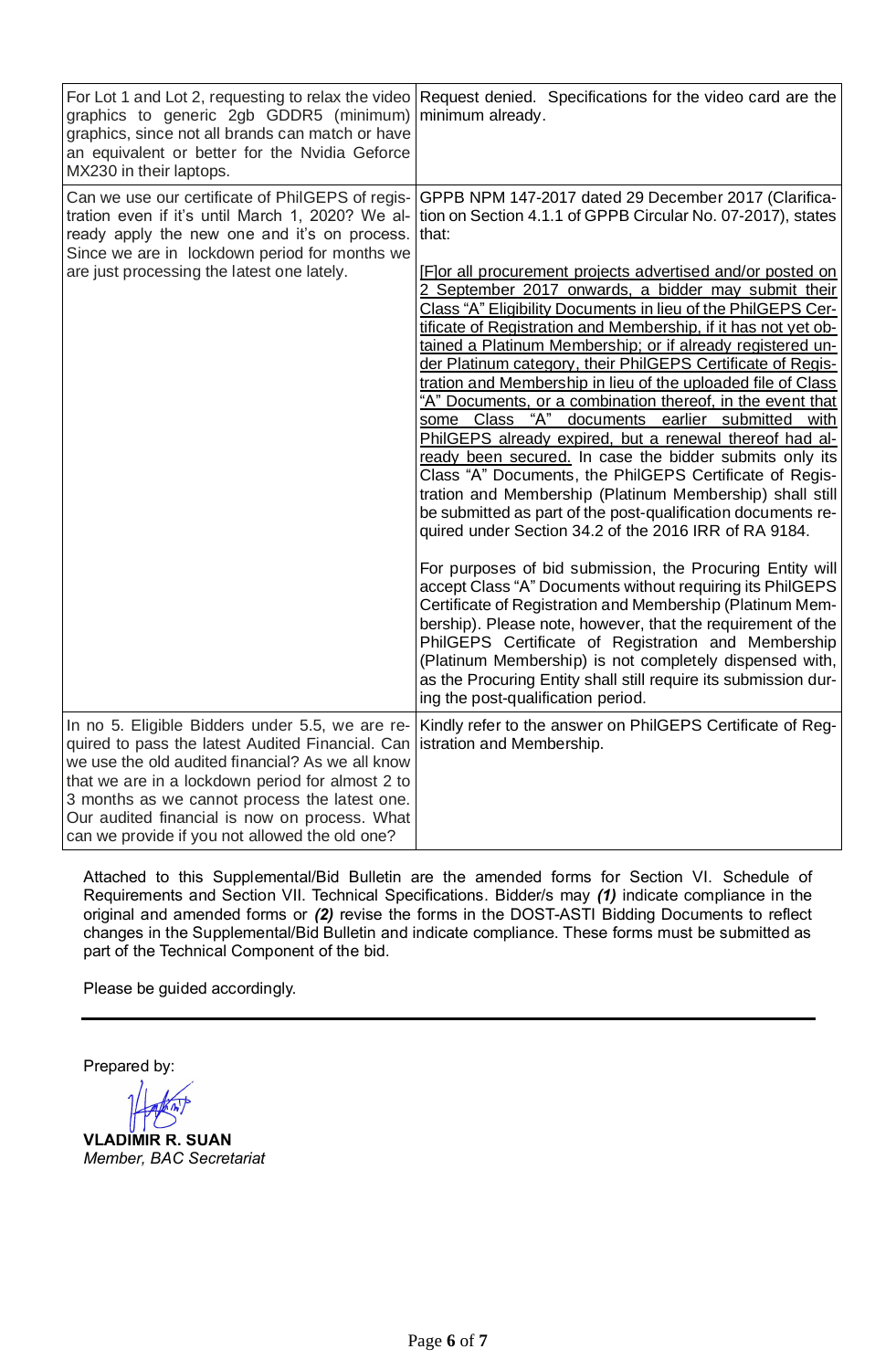Noted by:

Jerranoe

**KATHERINE B. RAMOS** *Head, BAC Secretariat*

Approved by:

Piccip gahay 0

**PEDRITO B. MANGAHAS** *Chairperson, BAC-1*

bodogo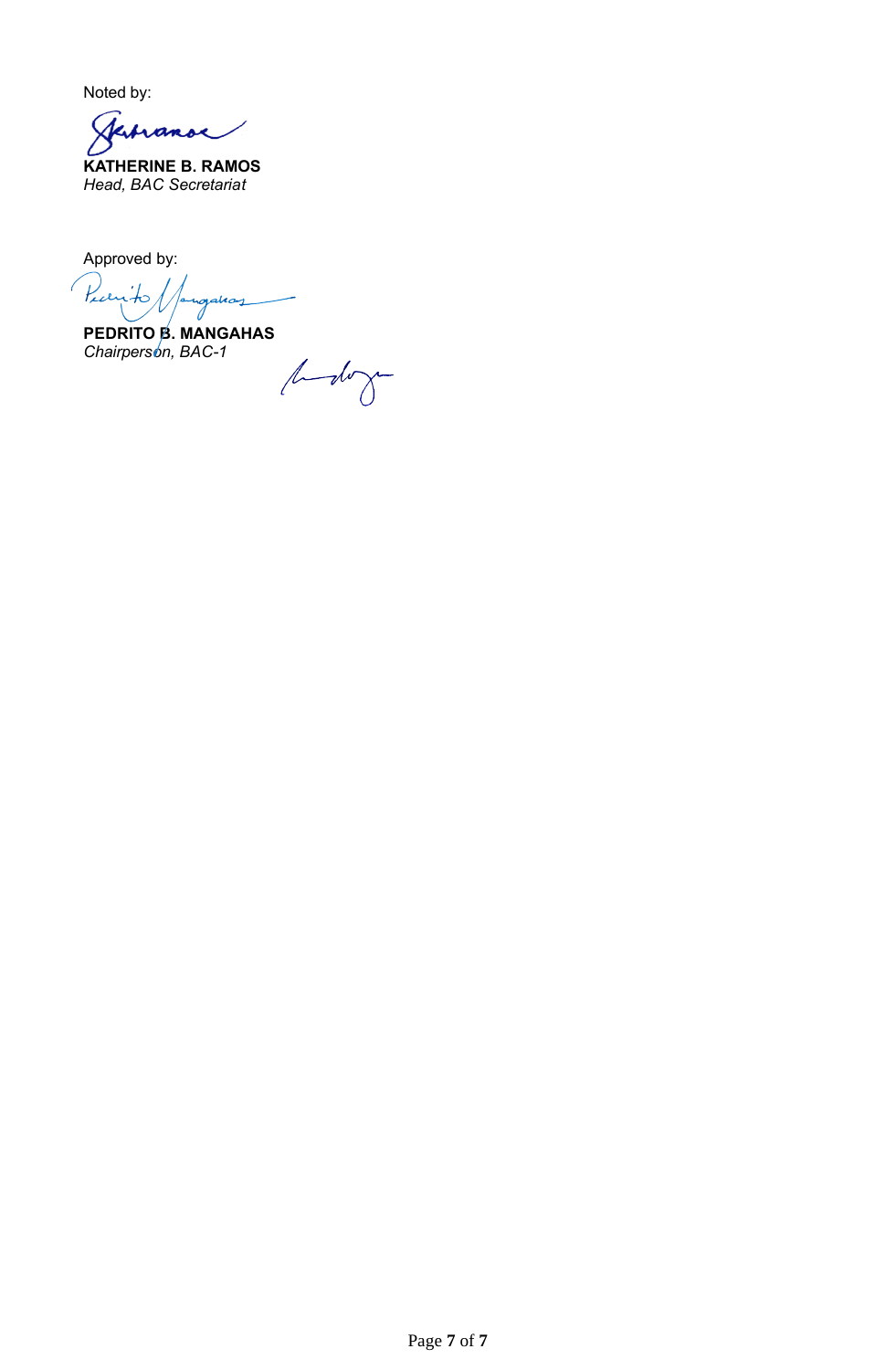**INSTRUCTION TO THE SUPPLIER:** DO NOT LEAVE ANY BLANK. FAILURE TO CONFORM WILL RESULT IN A RATING OF **"FAILED"**. THE DULY ACCOMPLISHED AMENDED FORM MUST BE ATTACHED TO THE ORIGINAL DOCUMENTARY REQUIREMENT, AS PART OF TECHNICAL DOCUMENTS, TO BE SUBMITTED TO THE BIDS AND AWARDS COMMITTEE.

Section VI. Schedule of Requirements

# *(AMENDED)*

The delivery schedule expressed as weeks/months stipulates hereafter a delivery date which is the date of delivery to the **Department of Science and Technology (DOST) – Advanced Science and Technology Institute (ASTI), DOST-ASTI Bldg., CP Garcia Ave., UP Technopark, UP Campus, Diliman, Quezon City**.

| LOT NO.      | <b>DESCRIPTION</b>                           | QTY. | <b>UNIT</b> | <b>DELIVERED</b><br>(CALENDAR DAYS)                                  |
|--------------|----------------------------------------------|------|-------------|----------------------------------------------------------------------|
| $\mathbf{1}$ | Laptop                                       | 9    | Unit        |                                                                      |
| 2            | Laptop                                       | 30   | Unit        |                                                                      |
| 3            | Desktop                                      | 6    | Unit        | Sixty (60) Calendar Days upon<br>issuance of Notice to Proceed (NTP) |
| 4            | Desktop                                      | 3    | Unit        |                                                                      |
| 5            | Network<br>Attached<br>Storage (NAS) - 2-BAY | 1    | Lot         |                                                                      |

# **I hereby certify to comply and deliver all the above requirements.**

**Name of Company : Signature of Authorized Representative : Name of Authorized Representative : Designation : Date : : :** 

budog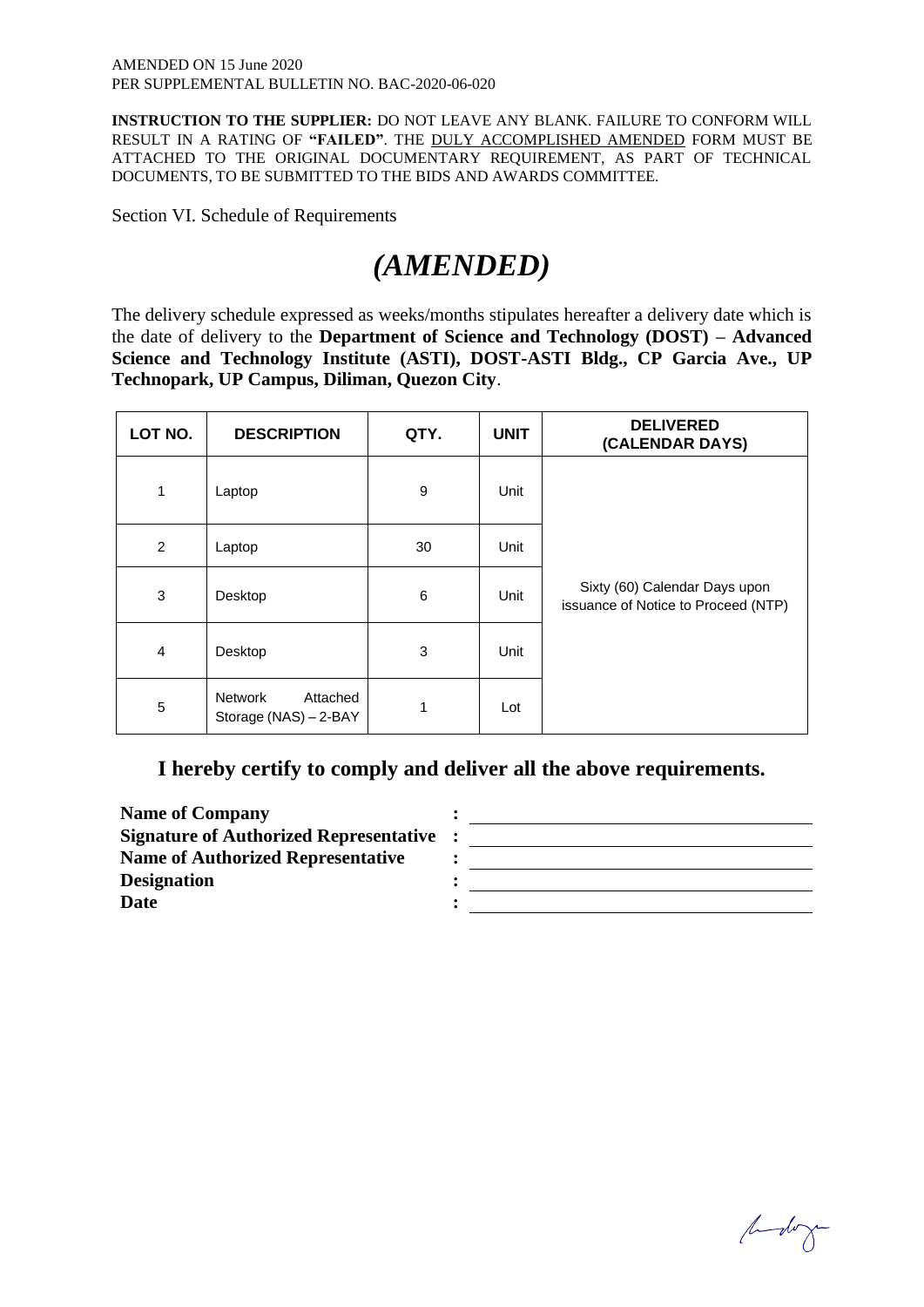#### AMENDED ON 15 June 2020 PER SUPPLEMENTAL BULLETIN NO. BAC-2020-06-020

**INSTRUCTION TO THE SUPPLIER:** DO NOT LEAVE ANY BLANK. FAILURE TO CONFORM WILL RESULT IN A RATING OF **"FAILED"**. THE DULY ACCOMPLISHED AMENDED FORM MUST BE ATTACHED TO THE ORIGINAL DOCUMENTARY REQUIREMENT, AS PART OF TECHNICAL DOCUMENTS, TO BE SUBMITTED TO THE BIDS AND AWARDS COMMITTEE.

*\*NOTE: Should there be inconsistencies between the requirements/specifications contained in the original and latest amended document, the latter shall prevail.* 

# **Technical Specifications (AMENDED)**

*Bidders must state here either "Comply" or "Not Comply" against each of the individual parameters of each Specification stating the corresponding performance parameter of the equipment offered. Statements of "Comply" or "Not Comply" must be supported by evidence in a Bidders Bid and cross-referenced to that evidence. Evidence shall be in the form of manufacturer's un-amended sales literature, unconditional statements of specification and compliance issued by the manufacturer, samples, independent test data etc., as appropriate. A statement that is not supported by evidence or is subsequently found to be contradicted by the evidence presented will render the Bid under evaluation liable for rejection. A statement either in the Bidders statement of compliance or the supporting evidence that is found to be false either during Bid evaluation, post-qualification or the execution of the Contract may be regarded as fraudulent and render the Bidder or supplier liable for prosecution subject to the provisions of <i>ITB* Clause *Error! Reference source not found. and/or GCC* Clause *Error! Reference source not found..* 

| LOT NO.                 | <b>TECHNICAL SPECIFICATIONS</b>                         | <b>STATEMENT OF</b><br><b>COMPLIANCE</b> |
|-------------------------|---------------------------------------------------------|------------------------------------------|
| 1                       | Laptop                                                  |                                          |
|                         | 14. Delivery: Sixty (60) Calendar days upon             |                                          |
|                         | issuance of Notice to Proceed                           |                                          |
|                         |                                                         |                                          |
| $\overline{2}$          | Laptop                                                  |                                          |
|                         | 9. Bundled with laptop bag and mouse                    |                                          |
|                         | 10. Warranty: "at least one (1) year warranty"          |                                          |
|                         | 11. Price inclusive of VAT                              |                                          |
|                         | 12. Delivery: Sixty (60) Calendar days upon             |                                          |
|                         | issuance of Notice to Proceed                           |                                          |
| 3                       | <b>Desktop</b>                                          |                                          |
|                         | 1.5. Power Supply                                       |                                          |
|                         | 1.5.1. At least 400 watts (if custom-built) or standard |                                          |
|                         | power supply (if pre-built / branded unit)              |                                          |
|                         |                                                         |                                          |
|                         | 1.6.2. LGA 1151 socket (or later)                       |                                          |
|                         |                                                         |                                          |
|                         | 1.7. CPU Cooler: for LGA 1151 socket (or later)         |                                          |
|                         |                                                         |                                          |
|                         | 6. Delivery: Sixty (60) Calendar days upon issuance     |                                          |
|                         | of Notice to Proceed                                    |                                          |
| $\overline{\mathbf{4}}$ | <b>Desktop</b>                                          |                                          |
|                         | 1.5. Power Supply                                       |                                          |
|                         | 1.5.1. At least 620 watts (if custom-built) or standard |                                          |
|                         | power supply (if pre-built / branded unit)              |                                          |
|                         |                                                         |                                          |
|                         | 1.6.2. LGA 1151 socket (or later)                       |                                          |

budog